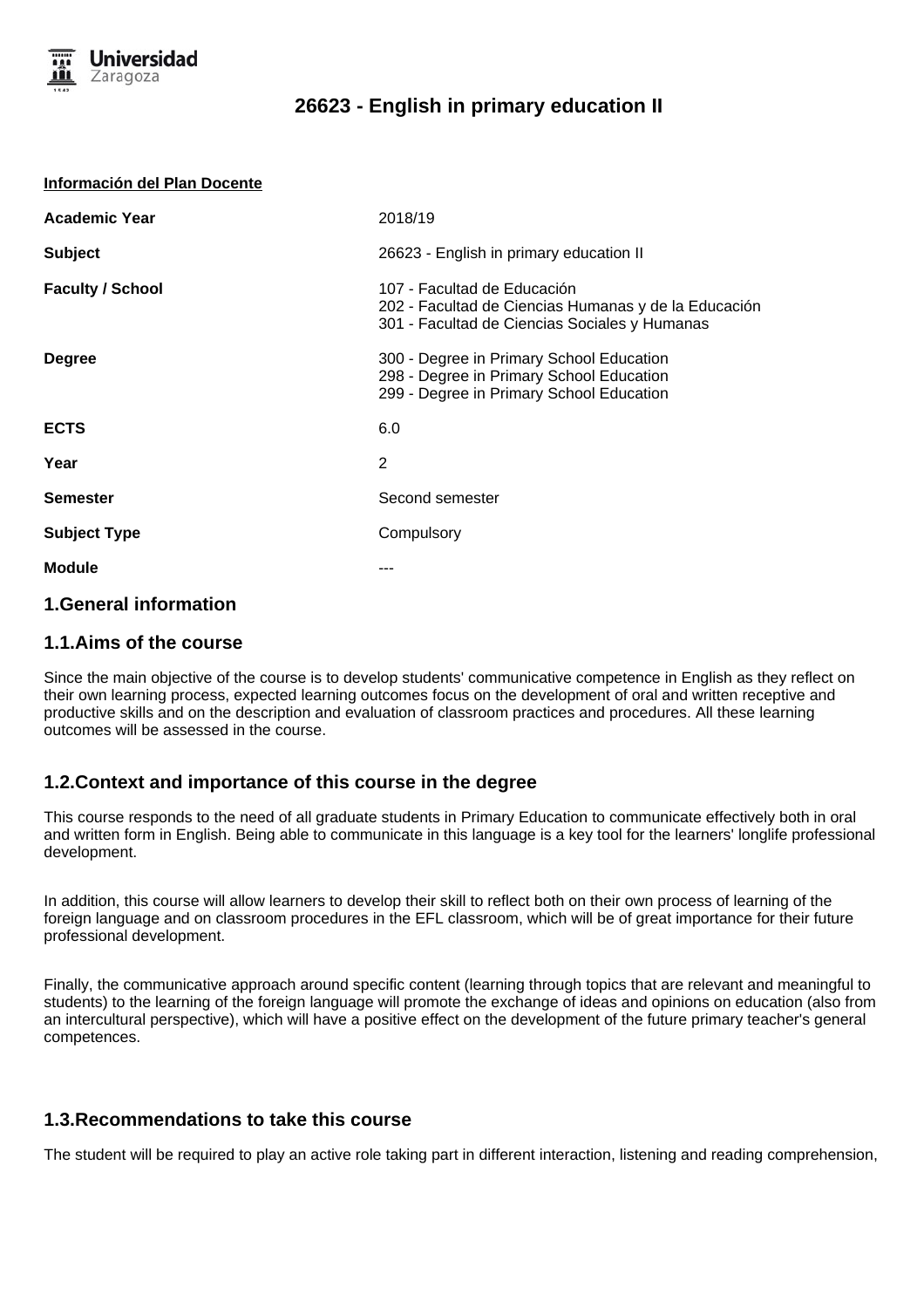

and writing activities and tasks both inside and outside the classroom. They will also have to complete activities and tasks focused on the learning process and on metacognitive strategies. To do so, it is essential that students have an intermediate proficiency level in English before starting the course.

## **2.Learning goals**

### **2.1.Competences**

Upon successful completion of this course, students should be able to:

- express themselves fluently in oral and written form in a foreign language
- effectively deal with varied learning situations in multicultural and multilingual contexts
- reflect on classroom practices to innovate and improve teaching; acquire habits and skills for autonomous and cooperative learning, as well as to develop thinking skills and promote them among their future students.
- make use of strategies for autonomous learning and cooperative work and promote them among their future students
- take ownership of their own learning
- effectively work in teams, adopting different roles
- use and apply ICT for their own learning, for communication and for knowledge sharing in varied contexts
- manage their own continuous professional development and foster quality and improvement

## **2.2.Learning goals**

In order to pass this course, learners should demonstrate that they are able to:

1. read and understand English texts at an intermediate level on topics that are specific to Primary Education

2. listen and understand both main ideas and specific details in oral texts of different nature and featuring speakers from different backgrounds

3. express themselves orally and interact in English with other speakers on topics of their specialty as well as on general topics relevant to the Primary school teacher

4. write coherent and well-structured texts in English, following specific generic conventions and taking into account the register and the communicative situation

5. identify, describe and evaluate classroom procedures (i.e. techniques, resources, sequences, etc.) of an L2 teaching-learning process based on the development of communicative competence; acquire habits and skills for autonomous and cooperative learning, and develop tools for self-assessment and reflection on their own process of learning of a foreign language

## **2.3.Importance of learning goals**

Future teachers will be able to communicate and exchange experiences with peers from other countries and cultues making use of the English language. They will be able to consult bibliography and make use of materials and resources in English related to their speciality.

Our society requires teaching professionals with a high level of communicative competence in a foreign language who are able to use it as a vehicle of communication in the English classroom, and to teach other subjects through English, thus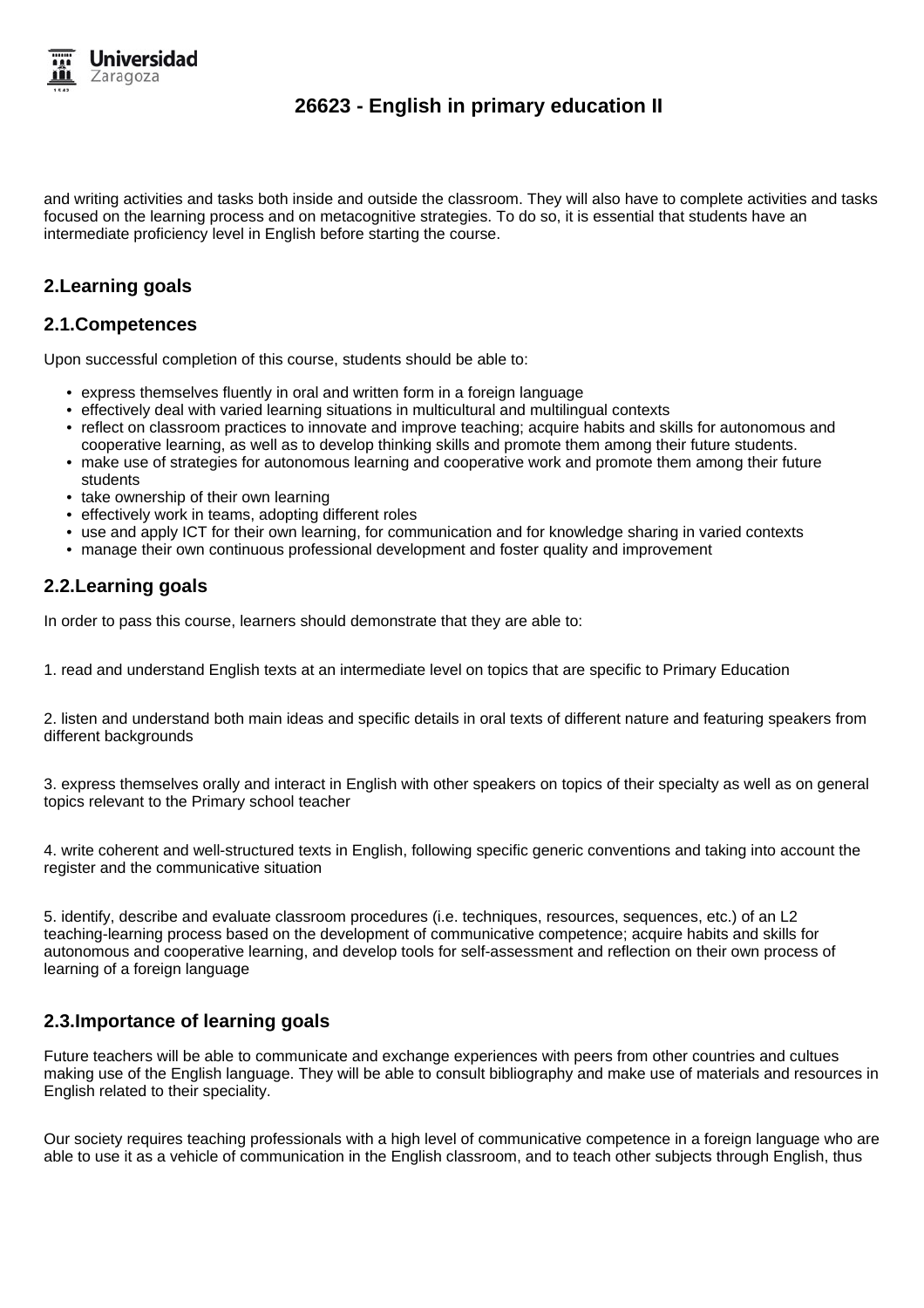

contributing to the learning of a foreign language at schools.

## **3.Assessment (1st and 2nd call)**

### **3.1.Assessment tasks (description of tasks, marking system and assessment criteria)**

The student will have to demonstrate that has achieved the learning outcomes through the following assessment activities. Assessment will be based on the following skills, divided into two tests:

#### **1. Written test:**

- a. Reading comprehension activities (15%)
- b. Listening comprehension activities (15%)
- c. Writing activities (20%)
- d. Use of English activities (20%)
- e. Analysis and evaluation of classroom practices and skills development and strategies (10%)

#### **2. Oral test**:

Speaking and interaction activities (20%). Note that, since it is an individual test, it is scheduled on a different date and place from the written test. Reflection on classroom practices will be addressed in both, oral and written, tests.

#### **Evaluation criteria**

The following criteria will be considered:

**-** Speaking/interaction

Students should be able to participate in a conversation about a topic related to their specialty, showing a specialized register in the use of the language applied to their field of specialization, using intelligible pronunciation, with linguistic correction, and a certain degree of creativity and complexity, taking into account the specific communicative context.

- Written production

Students should be able to write texts on topics related to their specialty as future Primary teachers, synthesise and evaluate information and arguments from different sources, clearly describe real situations and imagined experiences making use of coherence and cohesion mechanisms, summarise, convey meaning and give their own opinion on aspects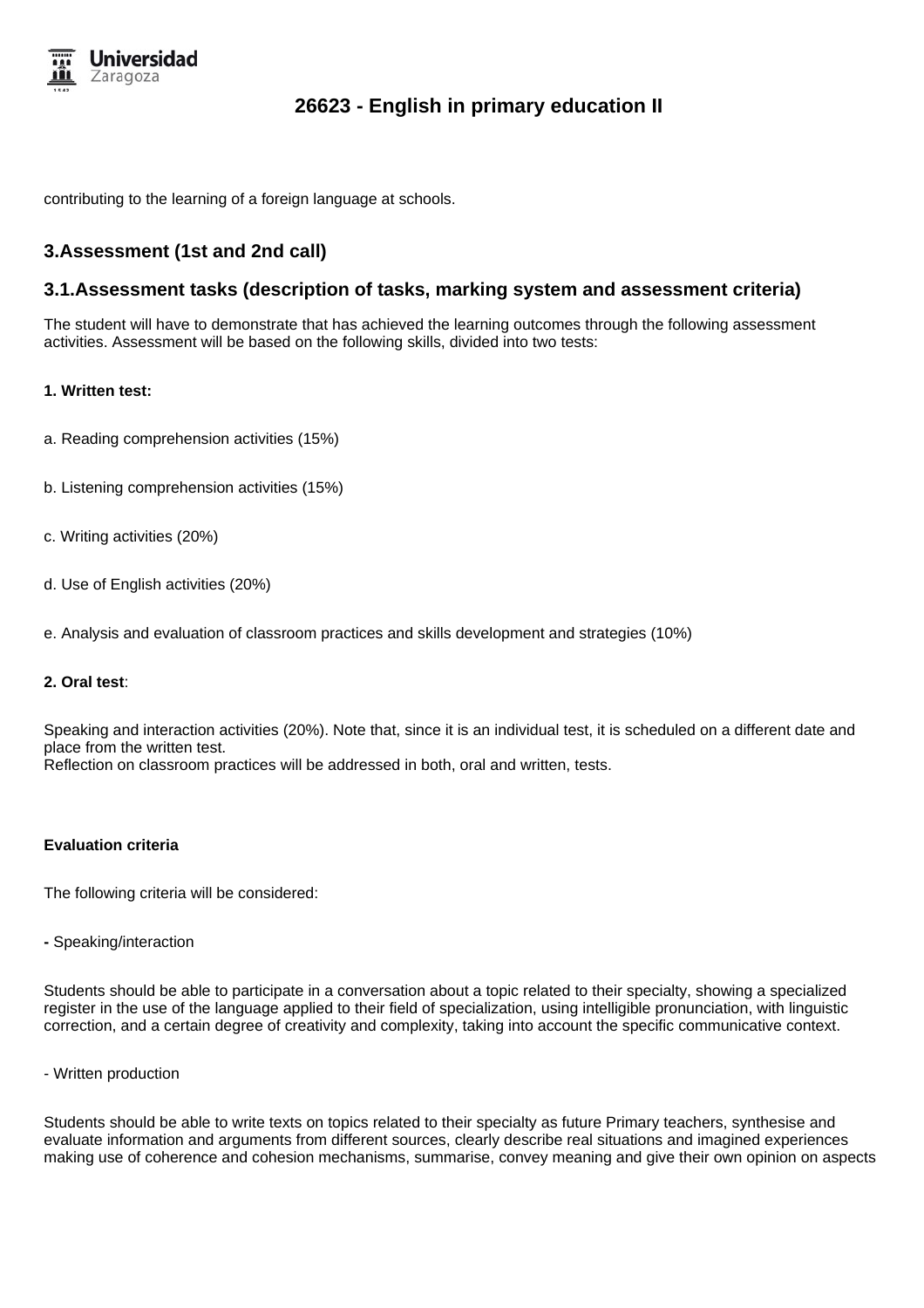

related to their speciality.

#### - Oral comprehension

Students should be able to understand the main ideas of texts on specific topics within the field of Education and of the process of learning and teaching foreign languages. They should also show that they are able to make inferences to understand the messsage, extract specific information, and use the context to understand vocabulary or new expressions.

#### - Written comprehension

Students should be able to extract the main ideas of texts on specific topics related to their specialty, to make inferences to understand the message, to look for specific detail, and use the context to understand vocabulary or new expressions.

#### - Use of English

Students must demonstrate competence equivalent to an intermediate-advanced level in the use of specific vocabulary in the field of Education, of the lexical-grammatical and discursive structures necessary to convey meaning and to perform specific speech acts, as well as of their knowledge and use of English pronunciation.

- Activities of analysis and evaluation of classroom practices and development skills and strategies

Students should be able to identify, describe and evaluate procedures, techniques and methodological resources used in the EFL classroom, as well as applied processes and strategies that lead to the development of communicative competence using metalanguage in an appropriate manner.

#### **Assessment criteria and requirements to pass the subject**

In order to pass the course the student will have to get a final mark of at least 50%, after the sum of all the assessment activities, and also at least 50% in each of the groups of activities corresponding to each of the skills (reading comprehension, listening comprehension, writing, speaking and interaction, Use of English, and analysis and evaluation of classroom practices and development of skills and strategies)

When a student gets a mark lower than 50% in any of the groups of activities (reading comprehension, listening comprehension, writing, speaking and interaction, Use of English or analysis and evaluation of classroom practices and development of skills and strategies), it will mean that the student has not reached the required minimum level of competence and, therefore, will not pass the course.

#### **Overall test and second call**

In the second call all activities, tests and percentages coincide with those in the first one.

#### **Fifth and sixth retake**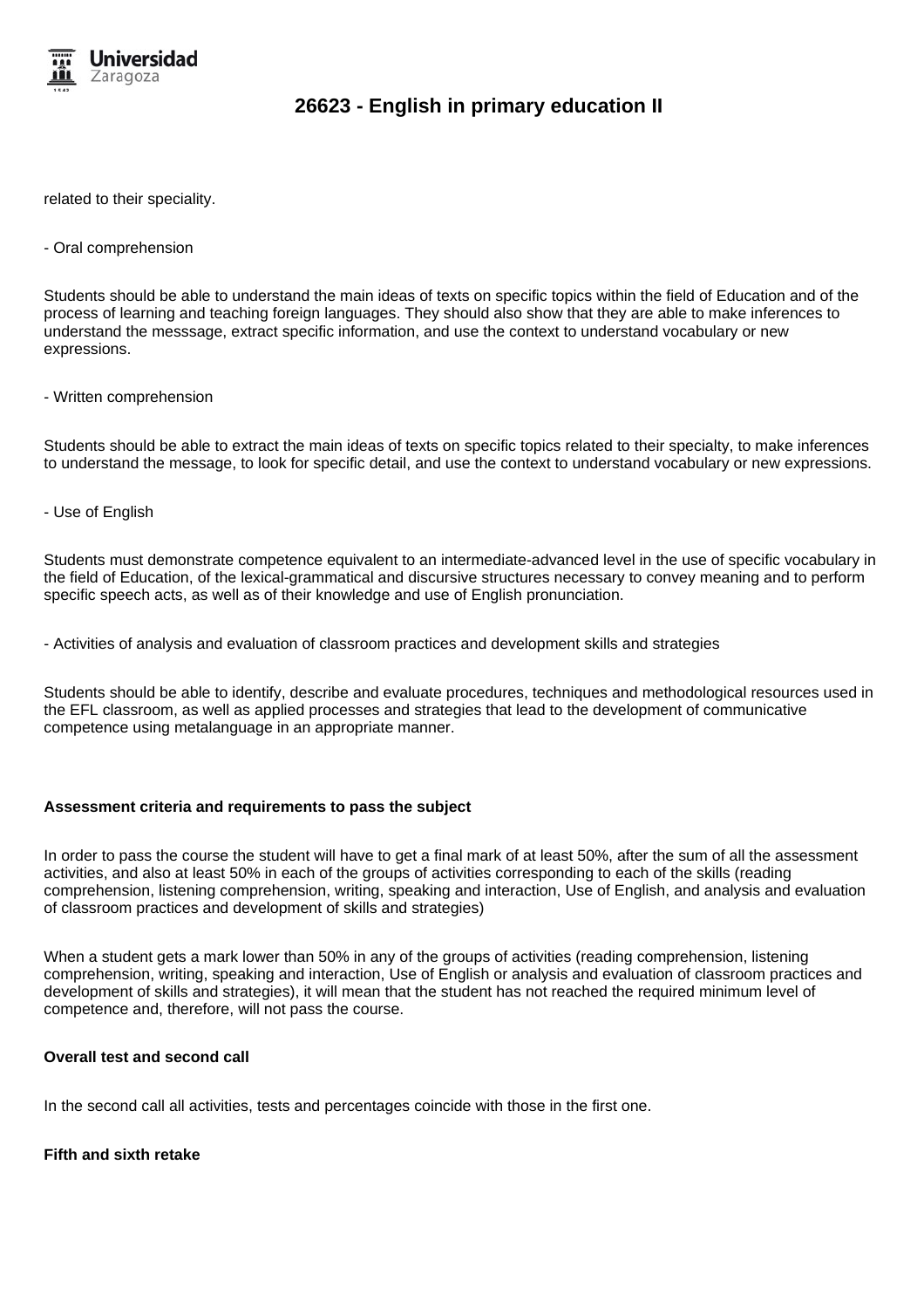

In fifth and sixth retake, the tests and the hurdle requirements will be the same as in all previous retakes, but the tests will be assessed by an examining board.

## **4.Methodology, learning tasks, syllabus and resources**

## **4.1.Methodological overview**

The learning process designed for this course is based on the following:

- The principles of Communicative Language Teaching focusing on the development of students' communicative competence from a multiple perspective: grammatical, pragmatic, strategic and intercultural, taking a learner-centred approach and fostering the learner's awareness of their own learning process

- The principles of the Task-Based Approach so that students are asked to complete tasks using the language for a specific communicative purpose and working collaboratively and cooperatively in teams in which students take specific roles and responsibilities

- The use of authentic materials that are relevant and meaningful to Education students

- The use of ICT inside and outside the classroom as a motivating element for students and to promote autonomy in the learning of a foreign language

- Autonomous guided learning in the development of linguistic competence outside the classroom (flipped learning)

- The development of thinking skills to promote deep and meaningful learning of the language and of the specific topics worked upon

## **4.2.Learning tasks**

The programme offered to students to help them meet the learning outcomes entails the following activities and tasks:

1. Oral and written practice of the language through the integration of the skills and the use of the language with a clear communicative purpose for the completion of significant and relevant tasks for Education students

2. Extensive reading outside the classroom and intensive reading in the classroom to develop effective reading strategies

3. Viewing videos and listening to audio files for their comprehension and analysis

4. Oral activities focused on the identification and discrimination of English segmental and suprasegmental features; controlled and guided oral production activities for the improvement of pronunciation with a view to ensuring the students' intelligibility in their oral discourse

5. Activities that integrate reading and writing texts for the identification and accurate use of textual cohesion mechanisms and of their discursive structure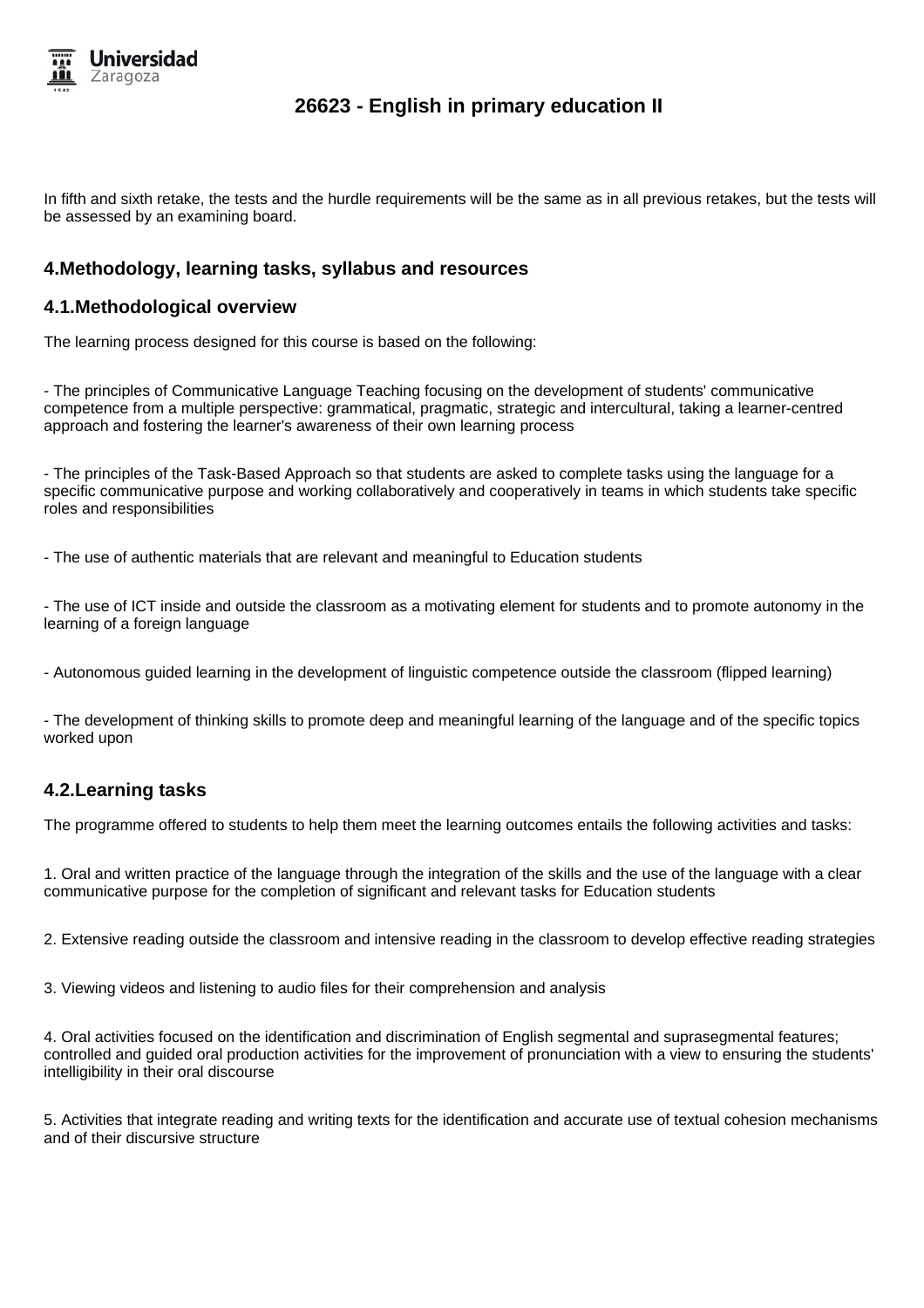

- 6. Role-plays and simulation activities
- 7. Discussions and oral presentations
- 8. Writing practice through the use of models and guidelines; collaborative writing; writing as a cognitive process
- 9. Creative writing activities (stories, rhymes, poems)
- 10. Self- and peer- assessment activities through checklists

### **4.3.Syllabus**

The learning activities and tasks may be planned around the following 4 specific topics, which are relevant to the Primary teacher:

- Bilingual education (e.g. benefits and challenges, language immersion, CLIL in the Primary classroom, English-Medium Instruction [EMI])

- Physical Education (e.g. physical activity, healthy habits, sports rules, school action plans)
- Natural and social sciences (e.g. the natural world, the scientific method, reporting science)
- Arts and literature (e.g. creative writing, music and songs, arts and crafts, visual literacy)

## **4.4.Course planning and calendar**

Activities and key dates will be made known to students on Moodle or through a written document handed out when the course starts. Final exam dates are available at the website of each of the three Faculties where the Degree in Primary Education is taught.

### **4.5.Bibliography and recommended resources**

Clandfield, Lindsay, Rebecca Robb and Amanda Jeffries. 2011. Global Upper-Intermediate Course Book. Macmillan.

Rogers, Mickey, Joanne Taylore-Knowles and Mickey Rogers, 2014. OpenMind 2nd Edition Level 3 Student's Book (British Edition). Macmillan.

Boyle, Mike y Ellen Kisslinger. 2013. Skillful Level 3 Listening and Speaking Students' Book. Macmillan.

Bixby, Jennifer y Jaimie Scanlon. 2013. Skillful Level 3 Reading and Writing Students' Book. Macmillan.

Seligson, Paul. English ID Level 3 British Student's Book. Richmond.